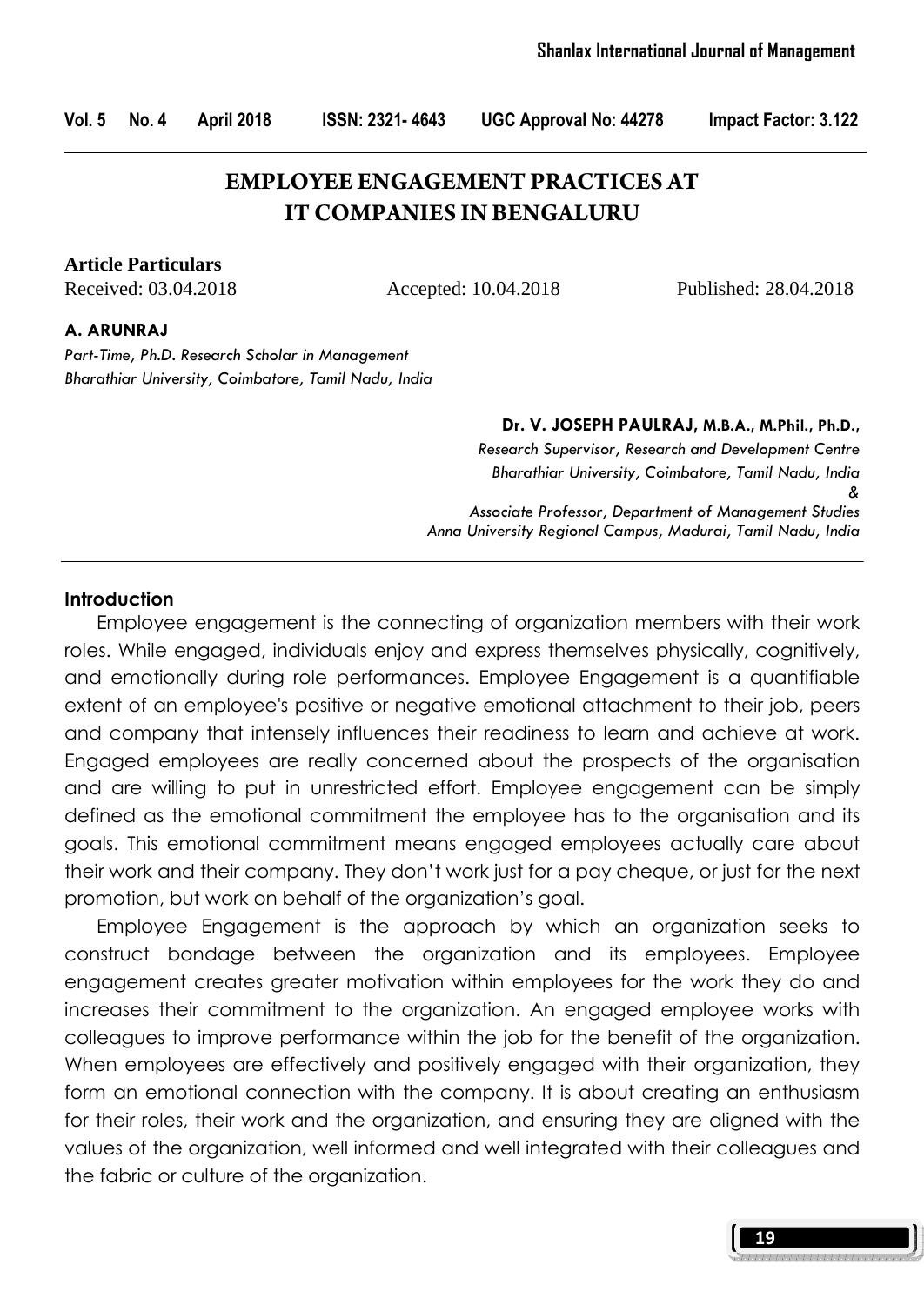# Need for the Study

In recent years, there has been a great deal of interest in employee engagement. Many have claimed that employee engagement predicts employee outcomes, organizational success, and financial performance (Bates, 2004; Baumruk, 2004; Harter et al., 2002; Richman, 2006) But surprisingly there has been little research have been done on this topic which has become so very popular (Robinson et al. 2004), An engaged employee is willing and able to contribute to company success. That is engagement is the extent to which an employee puts discretionary effort into his or her work, beyond the required minimum to get the job done, in the form of extra time, brainpower or energy. (Rama Devi, 2009)

 So a fully engaged employee is a win-win situation. Engaged employees stay longer and contribute in a more meaningful way. The term ''employee engagement'' may sound new, but it has long existed as a core management practice. In todays competitive environ, companies need to ensure that, in philosophy and practice, they acknowledge the importance of the manager in retaining employees.

 This study will give new insight to the IT companies in Bengaluru to have a highly engaged workforce.

## Model of Antecedents and Consequences of Employee Engagement

 Alan M. Saks, (2006) has proposed the following model. According to this model antecedent of employee engagement are job characteristics, perceived organizational support, rewards and recognition, procedural justice and distributive justice. The consequence of employee engagement includes job satisfaction, organizational commitment, intention to quit, organizational citizenship and behaviour.



## Methodology

 A study was conducted among a small of 45 respondents working in the following IT companies in Bengaluru.

- 1. Infosys Technologies
- 2. Wipro Technologies
- 3. Tata Consultancy Service

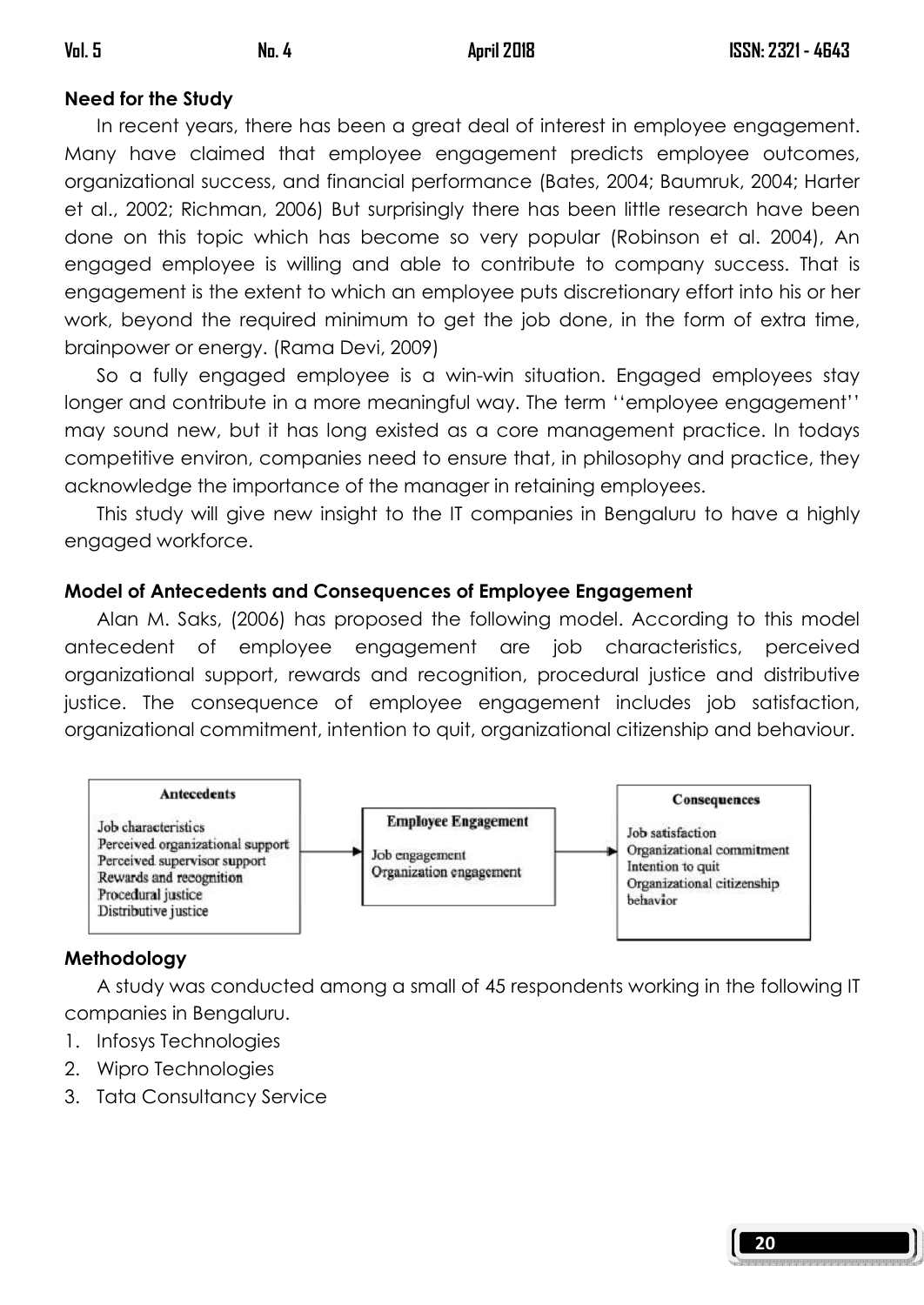The major objectives of the study are to analyse the socio economic profile of the respondents, to study Employee Engagement initiatives at IT Companies in Bengaluru and to measure the engagement level of employees at IT Companies in Bengaluru

### Findings of the Pilot Study

- 1. 66.67 per cent of the respondents were male and the rest 33.33 per cent were female
- 2. 40 per cent of the respondents were programmers, 31.11 per cent of the respondents were team leaders and the rest 28.89 per cent were managers.
- 3. 26.67 per cent of the respondents were below the age of 25 years, 62.22 per cent of the respondents were in the age group of 25 to 30 years and the rest 11.11 per cent
- 4. Regarding marital status 46.67 per cent of the respondents were unmarried, 48.89 per cent of the respondents were married and the rest 4.44 per cent belong to others category (others category include divorcee, widower, widow and separated).
- 5. Educational qualification of 46.47 per cent is B.E.. 31.11 per cent of the respondents were MBA graduates and 22.22 per cent were M.E., graduates.
- 6. For 22.22 per cent of the respondents total work experience is below three years. For 48.89 per cent of the respondents total work experience is between 3 to 7 years and for the rest 28.89 total work experience is between 8 to 12 years.
- 7. Regarding employee engagement practices celebrating birthdays, promotions, retirements, newcomers, etc., internal magazine and recognising and encouraging innovation are the regularly practiced employee engagement practices in the company where the respondents were working.

### **Conclusion**

 Employee Engagement is the affirmative attitude held by the employees towards the organization and its goals. The area is rapidly gaining popularity among academicians and practising managers. Employee engagement emphasizes the importance of employee communication on the success of a business. An organization should thus recognize employees, more than any other variable, as powerful contributors to a company's competitive position. Therefore employee engagement should be a continuous process of learning, improvement, measurement and action.

### References

- 1. Alan M. Saks, (2006),"Antecedents and consequences of employee engagement", Journal of Managerial Psychology, Vol. 21, No. 7 pp. 600 – 619
- 2. Bates, S. (2004), "Getting engaged", HR Magazine, Vol. 49 No. 2, pp. 44-51.